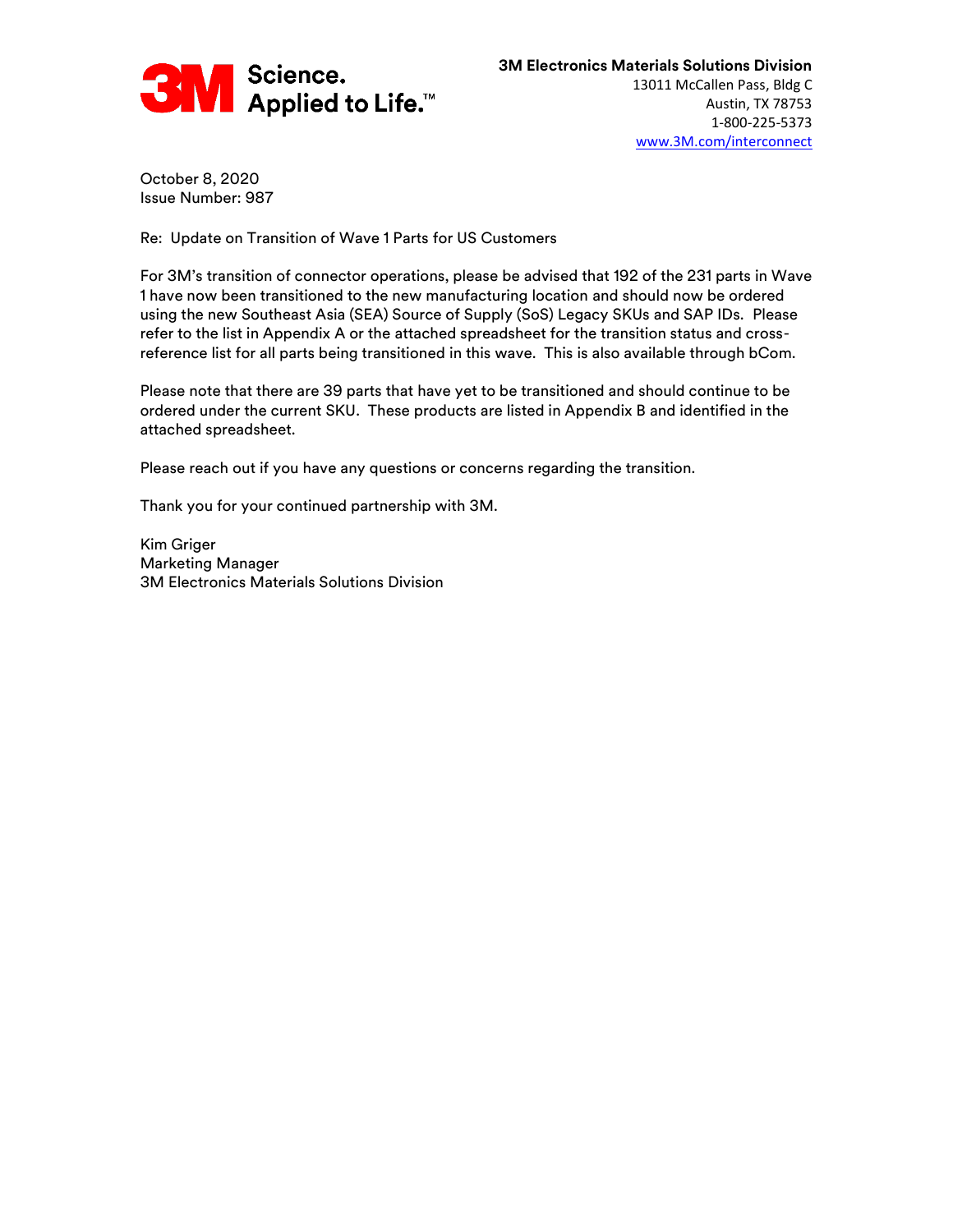Appendix A: Wave 1 3M Interconnect products with ordering transitioning to new source of supply

| 3M Part # | <b>US SoS</b><br><b>Legacy SKU</b> | <b>US SoS</b><br><b>SAP ID</b> | <b>SEA SoS</b><br><b>Legacy SKU</b> | <b>SEA SoS</b><br><b>SAP ID</b> | Transition<br>Date |
|-----------|------------------------------------|--------------------------------|-------------------------------------|---------------------------------|--------------------|
| 4610-B050 | 80001150343                        | 7000057265                     | XP000000008                         | 7100234235                      | 10/12/2020         |
| 4616-B300 | 80001153677                        | 7000057272                     | XP000000016                         | 7100234236                      | 10/12/2020         |
| 4640-B300 | 80001213844                        | 7000057289                     | XP000000032                         | 7100234237                      | 10/12/2020         |
| 4650-B300 | 80001213851                        | 7000057290                     | XP000000040                         | 7100234238                      | 10/12/2020         |
| 4626-B300 | 80001225244                        | 7000057319                     | XP000000057                         | 7100234239                      | 10/12/2020         |
| 4614-7205 | 80001251067                        | 7100225466                     | XP000000065                         | 7100234240                      | 10/12/2020         |
| 4660-7205 | 80001251083                        | 7100228371                     | XP000000073                         | 7100234241                      | 10/12/2020         |
| 4620-B000 | 80001387069                        | 7000057467                     | XP000000081                         | 7100234242                      | 10/12/2020         |
| 4640-B000 | 80001387275                        | 7010318890                     | XP000000099                         | 7100234273                      | 10/12/2020         |
| 4616-6001 | 80001413204                        | 7010348183                     | XP000000107                         | 7100234274                      | 10/12/2020         |
| 4664-7205 | 80400000081                        | 7100228372                     | XP000000115                         | 7100234275                      | 10/12/2020         |
| 4614-6005 | 80400006856                        | 7100222414                     | XP000000123                         | 7100234276                      | 10/12/2020         |
| 4634-7205 | 80400010155                        | 7100222435                     | XP000000131                         | 7100234277                      | 10/12/2020         |
| 4634-730D | 80400024396                        | 7010395845                     | XP000000149                         | 7100234278                      | 10/12/2020         |
| 4610-7205 | 80400029411                        | 7100222436                     | XP000000156                         | 7100234279                      | 10/12/2020         |
| 4610-6200 | 80610170450                        | 7100222407                     | XP000000198                         | 7100234282                      | 10/12/2020         |
| 4610-6300 | 80610170468                        | 7000005954                     | XP000000206                         | 7100234283                      | 10/12/2020         |
| 4610-7000 | 80610170476                        | 7100158444                     | XP000000214                         | 7100234284                      | 10/12/2020         |
| 4610-6050 | 80610170492                        | 7000005955                     | XP000000222                         | 7100234285                      | 10/12/2020         |
| 4610-6250 | 80610170518                        | 7000057851                     | XP000000248                         | 7100234287                      | 10/12/2020         |
| 4610-6350 | 80610170526                        | 7000057852                     | XP000000255                         | 7100234288                      | 10/12/2020         |
| 4610-7050 | 80610170534                        | 7010397959                     | XP000000263                         | 7100234289                      | 10/12/2020         |
| 4610-7051 | 80610170542                        | 7010319097                     | XP000000271                         | 7100234290                      | 10/12/2020         |
| 4614-6200 | 80610170575                        | 7000057855                     | XP000000305                         | 7100234293                      | 10/12/2020         |
| 4614-6300 | 80610170583                        | 7000057856                     | XP000000313                         | 7100234294                      | 10/12/2020         |
| 4614-7000 | 80610170591                        | 7100225461                     | XP000000321                         | 7100234295                      | 10/12/2020         |
| 4616-6000 | 80610170617                        | 7000057857                     | XP000000339                         | 7100234296                      | 10/12/2020         |
| 4616-6200 | 80610170633                        | 7010319098                     | XP000000354                         | 7100234298                      | 10/12/2020         |
| 4616-6300 | 80610170641                        | 7000005956                     | XP000000362                         | 7100234299                      | 10/12/2020         |
| 4616-7000 | 80610170658                        | 7010348453                     | XP000000370                         | 7100234300                      | 10/12/2020         |
| 4616-7001 | 80610170666                        | 7100115154                     | XP000000388                         | 7100234301                      | 10/12/2020         |
| 4620-6200 | 80610170690                        | 7000057861                     | XP000000412                         | 7100234304                      | 10/12/2020         |
| 4620-6300 | 80610170708                        | 7000057862                     | XP000000420                         | 7100234305                      | 10/12/2020         |
| 4624-6200 | 80610170757                        | 7100228249                     | XP000000479                         | 7100234310                      | 10/12/2020         |
| 4624-6300 | 80610170765                        | 7010397967                     | XP000000487                         | 7100234311                      | 10/12/2020         |
| 4624-7000 | 80610170773                        | 7100222408                     | XP000000495                         | 7100234312                      | 10/12/2020         |
| 4624-7001 | 80610170781                        | 7100222409                     | XP000000503                         | 7100234313                      | 10/12/2020         |
| 4626-6000 | 80610170799                        | 7000057864                     | XP000000511                         | 7100234314                      | 10/12/2020         |
| 4626-6200 | 80610170815                        | 7010319100                     | XP000000537                         | 7100234316                      | 10/12/2020         |
| 4626-6300 | 80610170823                        | 7000057865                     | XP000000545                         | 7100234317                      | 10/12/2020         |
| 4630-6200 | 80610170872                        | 7100222410                     | XP000000578                         | 7100234320                      | 10/12/2020         |

## *Note: Order using the SKU and SAP ID highlighted in green*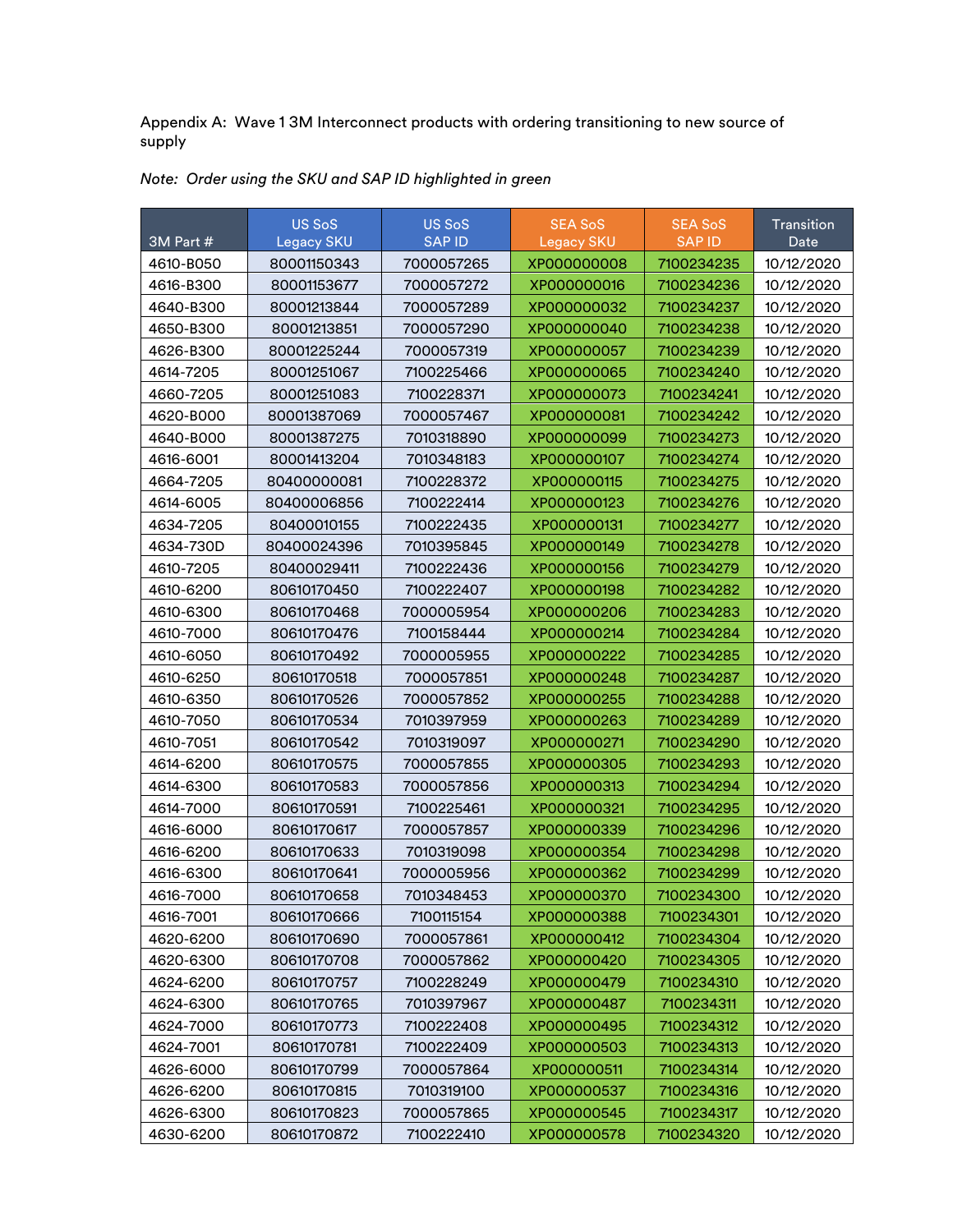| 4630-6300 | 80610170880 | 7010397970 | XP000000586 | 7100234321 | 10/12/2020 |
|-----------|-------------|------------|-------------|------------|------------|
| 4630-7000 | 80610170898 | 7100228367 | XP000000594 | 7100234322 | 10/12/2020 |
| 4630-7001 | 80610170906 | 7100228368 | XP000000602 | 7100234323 | 10/12/2020 |
| 4634-6200 | 80610170930 | 7010319101 | XP000000636 | 7100234326 | 10/12/2020 |
| 4634-6300 | 80610170948 | 7000057869 | XP000000644 | 7100234327 | 10/12/2020 |
| 4634-7000 | 80610170955 | 7010348459 | XP000000651 | 7100234328 | 10/12/2020 |
| 4634-7001 | 80610170963 | 7010397973 | XP000000669 | 7100234329 | 10/12/2020 |
| 4636-6000 | 80610170971 | 7100222437 | XP000000677 | 7100234330 | 10/12/2020 |
| 4636-6001 | 80610170989 | 7010303876 | XP000000685 | 7100234331 | 10/12/2020 |
| 4636-6200 | 80610170997 | 7100228370 | XP000000693 | 7100234332 | 10/12/2020 |
| 4636-6300 | 80610171003 | 7100222438 | XP000000701 | 7100234333 | 10/12/2020 |
| 4636-7000 | 80610171011 | 7100222439 | XP000000719 | 7100234334 | 10/12/2020 |
| 4636-7001 | 80610171029 | 7100226353 | XP000000727 | 7100234335 | 10/12/2020 |
| 4640-6000 | 80610171037 | 7000057870 | XP000000735 | 7100234336 | 10/12/2020 |
| 4640-6200 | 80610171052 | 7000057872 | XP000000750 | 7100234338 | 10/12/2020 |
| 4640-6300 | 80610171060 | 7000057873 | XP000000768 | 7100234339 | 10/12/2020 |
| 4640-7000 | 80610171078 | 7010397976 | XP000000776 | 7100234340 | 10/12/2020 |
| 4640-7001 | 80610171086 | 7100222440 | XP000000784 | 7100234341 | 10/12/2020 |
| 4650-6000 | 80610171094 | 7000057874 | XP000000792 | 7100234342 | 10/12/2020 |
| 4650-6200 | 80610171110 | 7000057876 | XP000000818 | 7100234344 | 10/12/2020 |
| 4650-6300 | 80610171128 | 7000057877 | XP000000826 | 7100234345 | 10/12/2020 |
| 4650-7000 | 80610171136 | 7010397978 | XP000000834 | 7100234346 | 10/12/2020 |
| 4660-7000 | 80610171193 | 7100222433 | XP000000883 | 7100234351 | 10/12/2020 |
| 4660-7001 | 80610171201 | 7100222434 | XP000000891 | 7100234352 | 10/12/2020 |
| 4664-7000 | 80610171250 | 7100222430 | XP000000933 | 7100234356 | 10/12/2020 |
| 4664-7001 | 80610171268 | 7100222431 | XP000000941 | 7100234357 | 10/12/2020 |
| 3505-16   | 80610192249 | 7000057911 | XP000001089 | 7100234359 | 10/12/2020 |
| 3505-17   | 80610192256 | 7000057912 | XP000001097 | 7100234360 | 10/12/2020 |
| 4610-6201 | 80610200364 | 7100222432 | XP000001105 | 7100234361 | 10/12/2020 |
| 4610-6251 | 80610200372 | 7000057927 | XP000001113 | 7100234362 | 10/12/2020 |
| 4610-6301 | 80610200380 | 7010396182 | XP000001121 | 7100234363 | 10/12/2020 |
| 4610-6351 | 80610200398 | 7000057928 | XP000001139 | 7100234364 | 10/12/2020 |
| 4610-7200 | 80610200406 | 7100222441 | XP000001147 | 7100234365 | 10/12/2020 |
| 4610-7201 | 80610200414 | 7100222442 | XP000001154 | 7100234366 | 10/12/2020 |
| 4610-7250 | 80610200422 | 7100222994 | XP000001162 | 7100234367 | 10/12/2020 |
| 4610-7251 | 80610200430 | 7010396183 | XP000001170 | 7100234368 | 10/12/2020 |
| 4610-7300 | 80610200448 | 7100226345 | XP000001188 | 7100234369 | 10/12/2020 |
| 4610-7350 | 80610200463 | 7010396184 | XP000001204 | 7100234371 | 10/12/2020 |
| 4610-7351 | 80610200471 | 7010348585 | XP000001212 | 7100234372 | 10/12/2020 |
| 4614-6201 | 80610200489 | 7000042613 | XP000001220 | 7100234373 | 10/12/2020 |
| 4614-6301 | 80610200497 | 7010396185 | XP000001238 | 7100234374 | 10/12/2020 |
| 4614-7200 | 80610200505 | 7100226346 | XP000001246 | 7100234375 | 10/12/2020 |
| 4614-7201 | 80610200513 | 7100222752 | XP000001253 | 7100234376 | 10/12/2020 |
| 4614-7301 | 80610200539 | 7010396186 | XP000001279 | 7100234378 | 10/12/2020 |
| 4616-6201 | 80610200547 | 7000057930 | XP000001287 | 7100234379 | 10/12/2020 |
| 4616-6301 | 80610200554 | 7000057931 | XP000001295 | 7100234380 | 10/12/2020 |
| 4616-7200 | 80610200562 | 7100226344 | XP000001303 | 7100234381 | 10/12/2020 |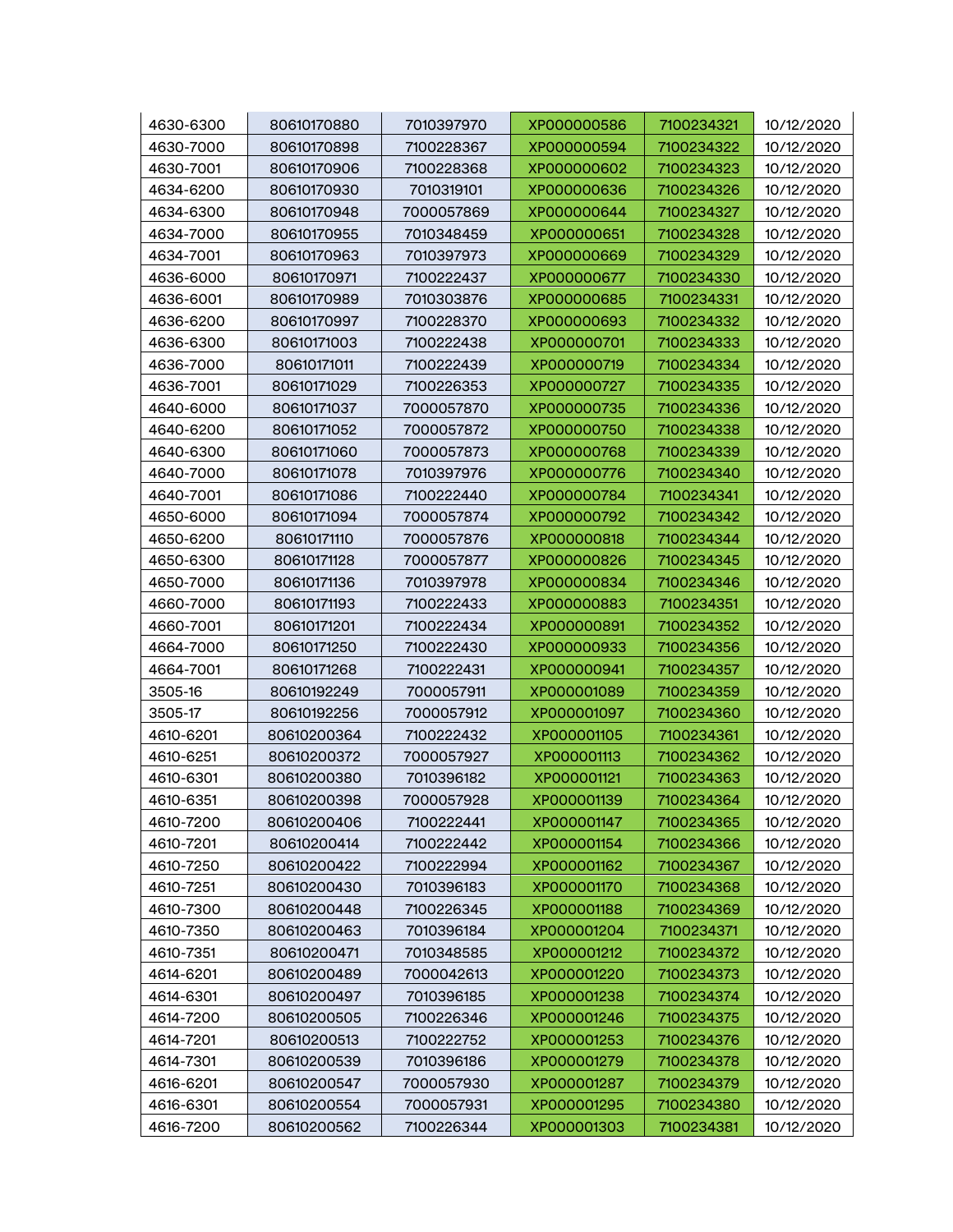| 4616-7201 | 80610200570 | 7100226355 | XP000001311 | 7100234382 | 10/12/2020 |
|-----------|-------------|------------|-------------|------------|------------|
| 4620-6201 | 80610200604 | 7010303983 | XP000001337 | 7100234384 | 10/12/2020 |
| 4620-6301 | 80610200612 | 7000057932 | XP000001345 | 7100234385 | 10/12/2020 |
| 4620-7200 | 80610200620 | 7100222971 | XP000001352 | 7100234386 | 10/12/2020 |
| 4620-7201 | 80610200638 | 7100222993 | XP000001360 | 7100234387 | 10/12/2020 |
| 4620-7300 | 80610200646 | 7010348588 | XP000001378 | 7100234388 | 10/12/2020 |
| 4620-7301 | 80610200653 | 7100222972 | XP000001386 | 7100234389 | 10/12/2020 |
| 4624-6201 | 80610200661 | 7100228248 | XP000001394 | 7100234390 | 10/12/2020 |
| 4624-6301 | 80610200679 | 7100222973 | XP000001402 | 7100234391 | 10/12/2020 |
| 4624-7200 | 80610200687 | 7000005970 | XP000001410 | 7100234392 | 10/12/2020 |
| 4624-7201 | 80610200695 | 7100228390 | XP000001428 | 7100234393 | 10/12/2020 |
| 4624-7300 | 80610200703 | 7100228247 | XP000001436 | 7100234394 | 10/12/2020 |
| 4624-7301 | 80610200711 | 7100228389 | XP000001444 | 7100234395 | 10/12/2020 |
| 4626-6201 | 80610200729 | 7000057933 | XP000001451 | 7100234396 | 10/12/2020 |
| 4626-6301 | 80610200737 | 7100158740 | XP000001469 | 7100234397 | 10/12/2020 |
| 4626-7201 | 80610200752 | 7100222995 | XP000001485 | 7100234399 | 10/12/2020 |
| 4626-7300 | 80610200760 | 7100167047 | XP000001493 | 7100234400 | 10/12/2020 |
| 4626-7301 | 80610200778 | 7100222974 | XP000001501 | 7100234401 | 10/12/2020 |
| 4630-6201 | 80610200786 | 7100222996 | XP000001519 | 7100234402 | 10/12/2020 |
| 4630-6301 | 80610200794 | 7100222975 | XP000001527 | 7100234403 | 10/12/2020 |
| 4630-7200 | 80610200802 | 7100228388 | XP000001535 | 7100234404 | 10/12/2020 |
| 4630-7201 | 80610200810 | 7100222968 | XP000001543 | 7100234405 | 10/12/2020 |
| 4630-7300 | 80610200828 | 7100228387 | XP000001550 | 7100234406 | 10/12/2020 |
| 4630-7301 | 80610200836 | 7100222751 | XP000001568 | 7100234407 | 10/12/2020 |
| 4634-6201 | 80610200844 | 7100167048 | XP000001576 | 7100234408 | 10/12/2020 |
| 4634-6301 | 80610200851 | 7010396189 | XP000001584 | 7100234409 | 10/12/2020 |
| 4634-7200 | 80610200869 | 7100222998 | XP000001592 | 7100234410 | 10/12/2020 |
| 4634-7300 | 80610200885 | 7010319116 | XP000001600 | 7100234411 | 10/12/2020 |
| 4636-6201 | 80610200901 | 7100228386 | XP000001626 | 7100234413 | 10/12/2020 |
| 4636-6301 | 80610200919 | 7100228385 | XP000001634 | 7100234414 | 10/12/2020 |
| 4636-7200 | 80610200927 | 7100228382 | XP000001642 | 7100234415 | 10/12/2020 |
| 4636-7201 | 80610200935 | 7100228383 | XP000001659 | 7100234416 | 10/12/2020 |
| 4636-7300 | 80610200943 | 7100228246 | XP000001667 | 7100234417 | 10/12/2020 |
| 4636-7301 | 80610200950 | 7100228381 | XP000001675 | 7100234418 | 10/12/2020 |
| 4640-6201 | 80610200968 | 7100222977 | XP000001683 | 7100234419 | 10/12/2020 |
| 4640-6301 | 80610200976 | 7010348589 | XP000001691 | 7100234420 | 10/12/2020 |
| 4640-7200 | 80610200984 | 7100222988 | XP000001709 | 7100234421 | 10/12/2020 |
| 4640-7201 | 80610200992 | 7100222987 | XP000001717 | 7100234422 | 10/12/2020 |
| 4640-7300 | 80610201008 | 7010290353 | XP000001725 | 7100234423 | 10/12/2020 |
| 4640-7301 | 80610201016 | 7100222966 | XP000001733 | 7100234424 | 10/12/2020 |
| 4650-6201 | 80610201024 | 7100222967 | XP000001741 | 7100234425 | 10/12/2020 |
| 4650-7200 | 80610201040 | 7100222997 | XP000001766 | 7100234427 | 10/12/2020 |
| 4650-7201 | 80610201057 | 7100222978 | XP000001774 | 7100234428 | 10/12/2020 |
| 4650-7301 | 80610201073 | 7100222976 | XP000001790 | 7100234430 | 10/12/2020 |
| 4660-6201 | 80610201081 | 7100228380 | XP000001808 | 7100234431 | 10/12/2020 |
| 4660-6301 | 80610201099 | 7100222999 | XP000001816 | 7100234432 | 10/12/2020 |
| 4660-7200 | 80610201107 | 7100228266 | XP000001824 | 7100234433 | 10/12/2020 |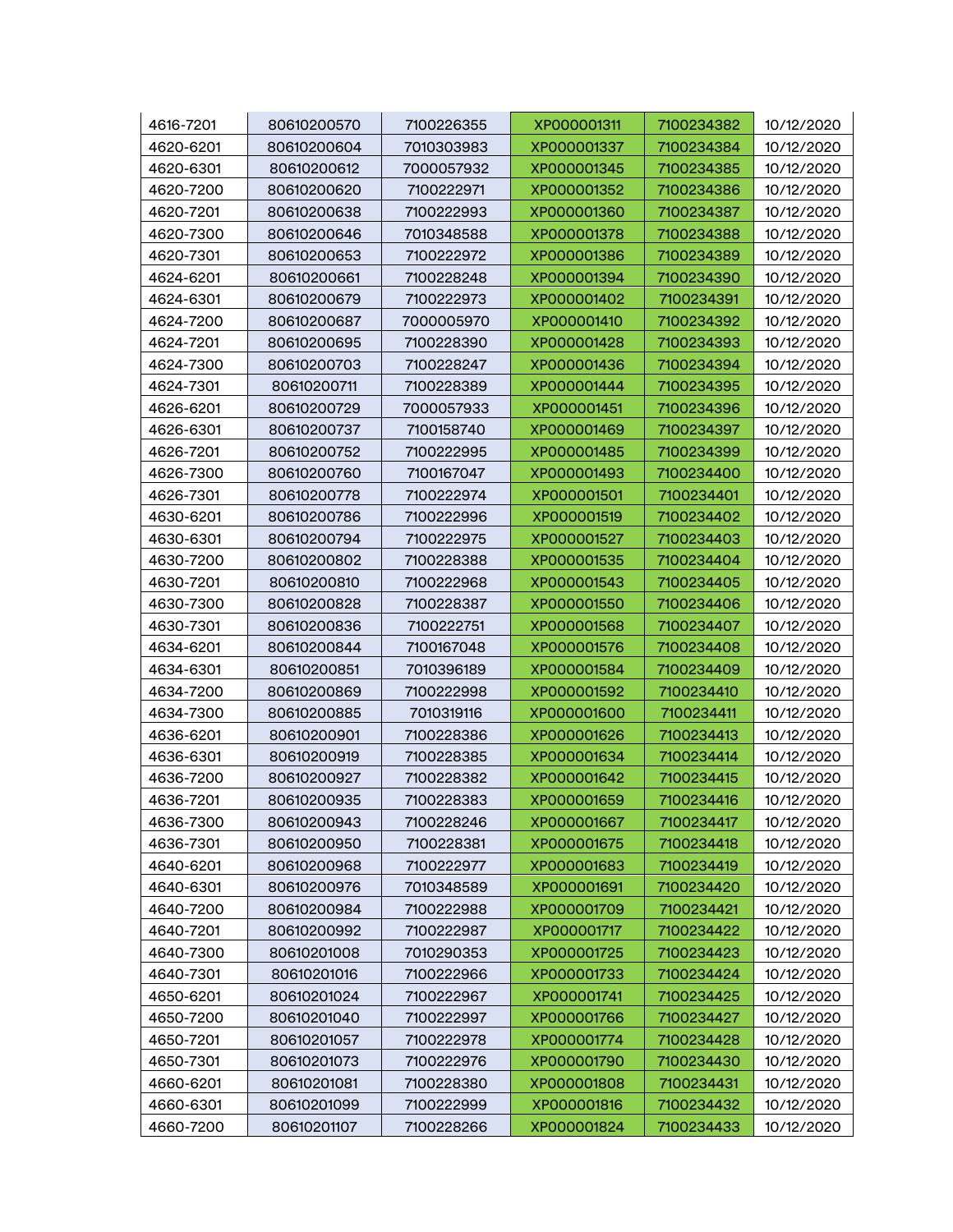| 4660-7201              | 80610201115                | 7100228384               | XP000001832                | 7100234434               | 10/12/2020               |
|------------------------|----------------------------|--------------------------|----------------------------|--------------------------|--------------------------|
| 4660-7301              | 80610201131                | 7100228279               | XP000001857                | 7100234436               | 10/12/2020               |
| 4664-6201              | 80610201149                | 7100222979               | XP000001865                | 7100234437               | 10/12/2020               |
| 4664-7200              | 80610201164                | 7100228272               | XP000001873                | 7100234438               | 10/12/2020               |
| 4664-7201              | 80610201172                | 7100228271               | XP000001881                | 7100234439               | 10/12/2020               |
| 4664-7300              | 80610201180                | 7100222980               | XP000001899                | 7100234440               | 10/12/2020               |
| 4664-7301              | 80610201198                | 7100228270               | XP000001907                | 7100234441               | 10/12/2020               |
| 4624-6005              | 80610368666                | 7100228395               | XP000001915                | 7100234442               | 10/12/2020               |
| 4610-6255              | 80610369433                | 7100226356               | XP000001923                | 7100234443               | 10/12/2020               |
| 4626-7205              | 80610369466                | 7100223000               | XP000001931                | 7100234444               | 10/12/2020               |
| 4630-7305              | 80610375505                | 7010348620               | XP000001949                | 7100234445               | 10/12/2020               |
| 4626-6305              | 80610410716                | 7100222981               | XP000001964                | 7100234447               | 10/12/2020               |
| 4660-6305              | 80610410724                | 7100182140               | XP000001972                | 7100234448               | 10/12/2020               |
| 4660-6005              | 80610418412                | 7100222989               | XP000001980                | 7100234449               | 10/12/2020               |
| 4640-6305              | 80610427090                | 7100222982               | XP000001998                | 7100234450               | 10/12/2020               |
| 4610-6305              | 80610430847                | 7100226348               | XP000002004                | 7100234451               | 10/12/2020               |
| 4616-6305              | 80610430862                | 7100222991               | XP000002020                | 7100234453               | 10/12/2020               |
| 4624-6305              | 80610430870                | 7100228393               | XP000002038                | 7100234454               | 10/12/2020               |
| 4630-6305              | 80610430888                | 7100222983               | XP000002046                | 7100234455               | 10/12/2020               |
| 4636-6305              | 80610430896                | 7100228394               | XP000002053                | 7100234456               | 10/12/2020               |
| 4664-6305              | 80610430904                | 7100222990               | XP000002061                | 7100234457               | 10/12/2020               |
| 4610-6205              | 80610430912                | 7100226347               | XP000002079                | 7100234458               | 10/12/2020               |
| 4614-6205              | 80610430920                | 7010305566               | XP000002087                | 7100234459               | 10/12/2020               |
| 4616-6205              | 80610430938                | 7100222984               | XP000002095                | 7100234460               | 10/12/2020               |
| 4620-6205              | 80610430946                | 7100228269               | XP000002103                | 7100234461               | 10/12/2020               |
| 4624-6205              | 80610430953                | 7100228396               | XP000002111                | 7100234462               | 10/12/2020               |
| 4626-6205              | 80610430961                | 7100222985               | XP000002129                | 7100234463               | 10/12/2020               |
| 4630-6205              | 80610430979                | 7100222992               | XP000002137                | 7100234464               | 10/12/2020               |
| 4634-6205              | 80610430987                | 7100222986               | XP000002145                | 7100234465               | 10/12/2020               |
| 4636-6205              | 80610430995                | 7100228379               | XP000002152                | 7100234466               | 10/12/2020               |
| 4640-6205              | 80610431001                | 7010396440               | XP000002160                | 7100234467               | 10/12/2020               |
| 4660-6205              | 80610431027                | 7100228378               | XP000002186                | 7100234469               | 10/12/2020               |
| 4664-6205              | 80610431035                | 7100228377               | XP000002194                | 7100234470               | 10/12/2020               |
| 4616-7305              | 80610522098                | 7100223003               | XP000002202                | 7100234471               | 10/12/2020               |
| 4624-7005              | 80610522262                | 7100223004               | XP000002210                | 7100234472               | 10/12/2020               |
| 4634-6005              | 80610546766                | 7100223005<br>7100222750 | XP000002228<br>XP000002236 | 7100234473               | 10/12/2020               |
| 4640-6005<br>4650-6005 | 80610546774                | 7100225459               | XP000002244                | 7100234474<br>7100234475 | 10/12/2020               |
| 4620-7005              | 80610546782<br>80610561146 | 7010398326               | XP000002251                | 7100234476               | 10/12/2020               |
|                        |                            |                          | XP000002269                |                          | 10/12/2020               |
| 4640-7305<br>4650-7305 | 80610562615<br>80610565634 | 7100223006<br>7100223007 | XP000002277                | 7100234477<br>7100234478 | 10/12/2020<br>10/12/2020 |
|                        |                            |                          | XP000002285                |                          |                          |
| 4610-6005<br>4616-7005 | 80610573877                | 7100223008<br>7100223009 |                            | 7100234479               | 10/12/2020               |
|                        | 80610583223<br>80610583231 | 7100223010               | XP000002293<br>XP000002301 | 7100234480<br>7100234481 | 10/12/2020               |
| 4634-7005<br>4610-6055 | 80610601090                | 7100158443               | XP000002319                | 7100234482               | 10/12/2020<br>10/12/2020 |
| 4620-6005              | 80610601108                | 7100223011               | XP000002327                | 7100234483               | 10/12/2020               |
| 4650-7005              | 80610603484                | 7100224287               | XP000002335                | 7100234484               | 10/12/2020               |
|                        |                            |                          |                            |                          |                          |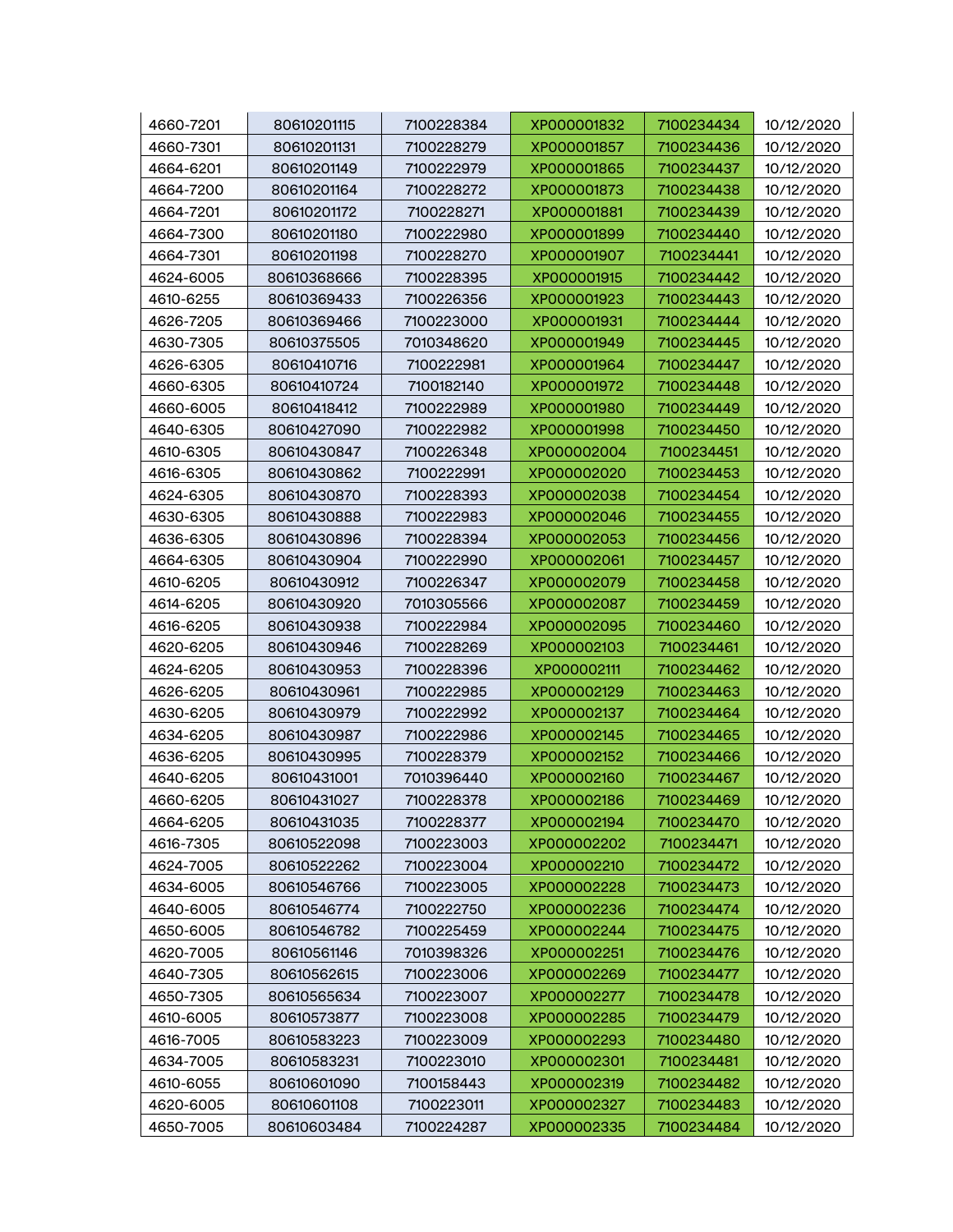| 4610-7305 | 80610620637 | 7100223012 | XP000002343 | 7100234485 | 10/12/2020 |
|-----------|-------------|------------|-------------|------------|------------|
| 4626-7305 | 80610620645 | 7100223013 | XP000002350 | 7100234486 | 10/12/2020 |
| 4634-7305 | 80610622195 | 7010319136 | XP000002368 | 7100234487 | 10/12/2020 |
| 4610-7055 | 80610655518 | 7100223014 | XP000002384 | 7100234489 | 10/12/2020 |
| 4610-7005 | 80610657613 | 7100226349 | XP000002392 | 7100234490 | 10/12/2020 |
| 4616-6005 | 80610670954 | 7100223015 | XP000002400 | 7100234491 | 10/12/2020 |
| 4614-7005 | 80610712095 | 7010415976 | XP000002418 | 7100234492 | 10/12/2020 |
| 4626-7005 | 80610712103 | 7100222970 | XP000002426 | 7100234493 | 10/12/2020 |
| 4664-7305 | 80610715973 | 7100222969 | XP000002434 | 7100234494 | 10/12/2020 |
| 4664-6005 | 80610810857 | 7100228369 | XP000002442 | 7100234495 | 10/12/2020 |